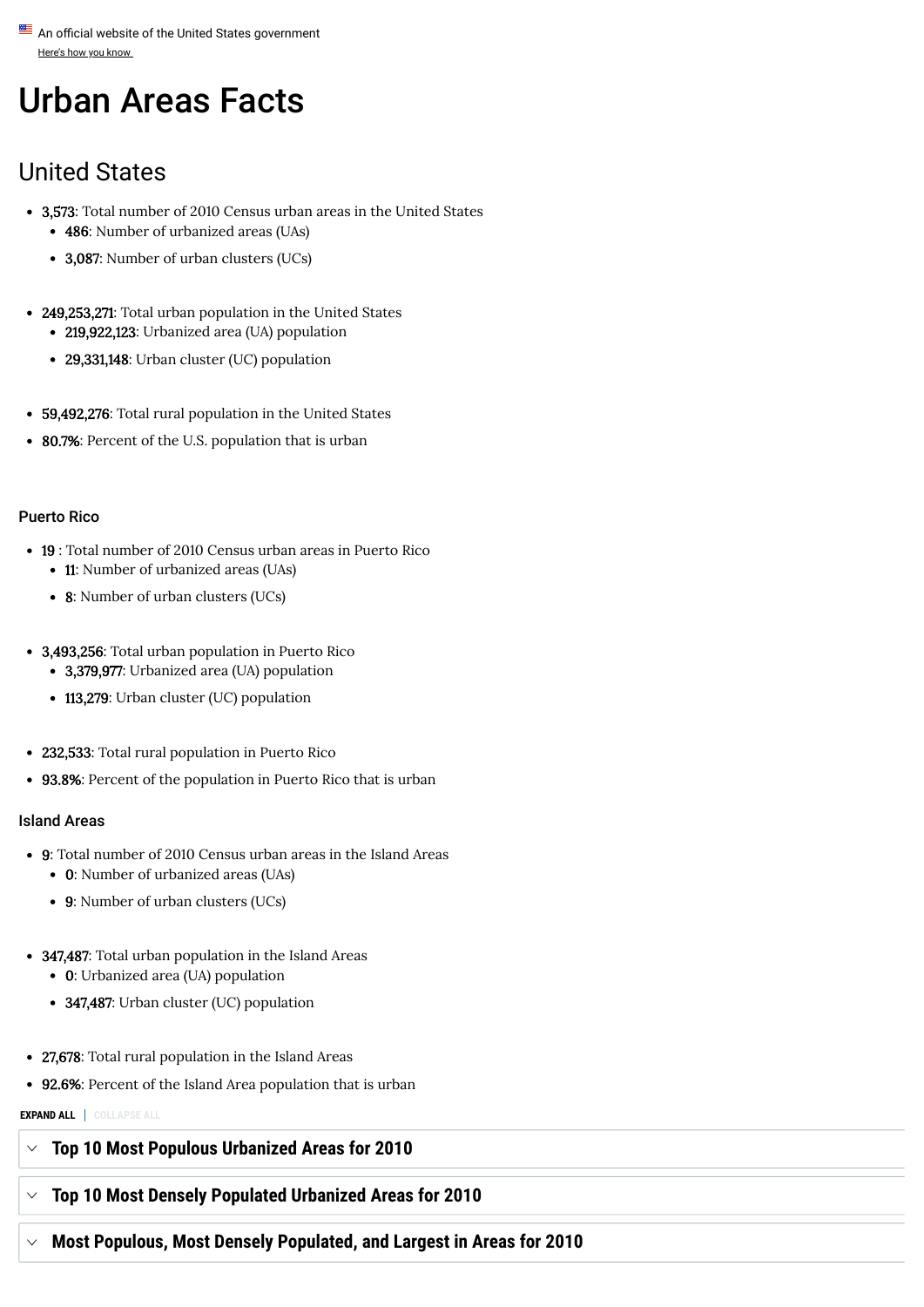### **New Urbanized Areas for 2010**

#### Urban Areas

- 80.7%: Percent of the US population living within urban areas
- **93.8%**: Percent of the population in Puerto Rico living within urban areas
- **92.6%**: Percent of the Island Area population that is urban
- 12.1%: Urban population growth between 2000 and 2010.
	- 9.7%: U.S. total population growth between 2000 and 2010

#### Urbanized Areas

- 486: Number of urbanized areas
- 16: Number of urbanized areas with populations of 2,500,000 or more
- 41: Number of urbanized areas with populations of 1,000,000 or more
- 179: Number of urbanized areas with populations of 200,000 or more
- 36: Number of new urbanized areas
- **2,534.4** persons per square mile: Overall urbanized area population density in the U.S.
- 71.2%: Percent of U.S. population living within urbanized areas
- 90.7%: Percent of population in Puerto Rico living within urbanized areas

# Urban, Urbanized Area, Urban Cluster, and Rural Population, 2010 and 2000: Unite **States**

| Area                   | Number of 2010<br><b>Urban Areas</b> | Population  |             | <b>Percentage of Total Population</b> |       |
|------------------------|--------------------------------------|-------------|-------------|---------------------------------------|-------|
|                        |                                      | 2010        | 2000        | 2010                                  | 2000  |
| <b>United States</b>   | 3,573                                | 308,745,538 | 281,421,906 |                                       |       |
| Urban                  |                                      | 249,253,271 | 222,360,539 | 80.7%                                 | 79.0% |
| <b>Urbanized Areas</b> | 486                                  | 219,922,123 | 192,323,824 | 71.2%                                 | 68.3% |
| Urban Clusters         | 3,087                                | 29,331,148  | 30,036,715  | 9.5%                                  | 10.7% |
| Rural                  |                                      | 59,492,267  | 59,061,367  | 19.3%                                 | 21.0% |

# Urban, Urbanized Area, Urban Cluster, and Rural Population, 2010 and 2000: Puert **Rico**

| Area                   | Number of 2010<br><b>Urban Areas</b> | Population |           | <b>Percentage of Total Population</b> |       |
|------------------------|--------------------------------------|------------|-----------|---------------------------------------|-------|
|                        |                                      | 2010       | 2000      | 2010                                  | 2000  |
| Puerto Rico            | 19                                   | 3,725,789  | 3,808,610 |                                       |       |
| Urban                  |                                      | 3,493,256  | 3,590,994 | 93.8%                                 | 94.3% |
| <b>Urbanized Areas</b> | 11                                   | 3,379,977  | 3,476,691 | 90.7%                                 | 91.3% |
| Urban Clusters         | 8                                    | 113,279    | 114,303   | 3.0%                                  | 3.0%  |
| Rural                  |                                      | 232,533    | 217,616   | 6.2%                                  | 5.6%  |

### **Related Information**

2010 Census Urban and Rural Classification and Urban Area Criteria [\[/programs-surveys/geography/guidance/geo-areas/urban-rural/2010-urb](https://www.census.gov/programs-surveys/geography/guidance/geo-areas/urban-rural/2010-urban-rural.html) rural.html]